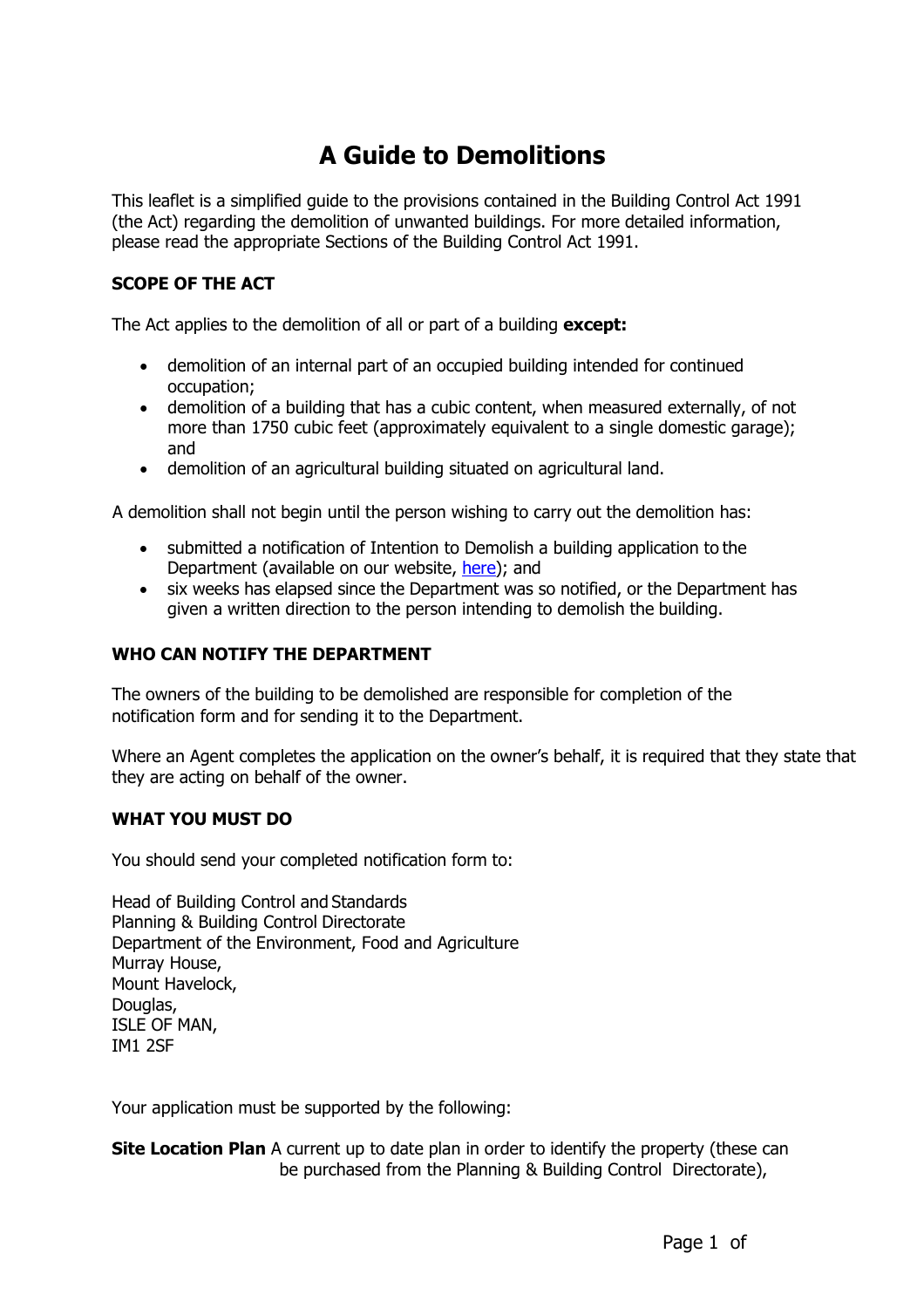indicating the site of the proposed works in red with a blue outline showing the extent of any additional land ownership.

- **Block Plan** Showing the boundaries of the curtilage of the building, and its relationship to adjoining boundaries (including written dimensions from each side of the building to it's relevant boundary), and the size, position and use of every other building or proposed building within that curtilage.
- **Drainage** Full details and layout to be provided of the drainage system for the building to be demolished and those of adjoining buildings.
- **Waste Disposal Details** Available on the Department's website, [here.](https://www.gov.im/media/1367992/form-11b-demolition-waste-schedule.pdf) This detail must be provided to show the intended disposal methods for the waste material(s). A copy is also required at the end of the demolition to confirm disposal and volume.

**Engineering Detail** Where applicable engineering calculations, plans and method

statements must form part of the application at time of submission of the application.

Your letter together with any attachments must be copied to the following:

 the owner and occupier of any building adjacent to the building to be demolished. This would include any building touching the building to be demolished, such as the building to both sides in a row of terraced houses or semi-detached houses, and any building to the rear but would exclude any building separated by a highway, lane or footpath;

#### **WHAT THE DEPARTMENT WILL DO**

Upon receipt of your letter, the Department will write to the following:

- the Chief Fire Officer;
- the Department of Infrastructure, Highways Division;
- DEFA, Environmental Protection Unit;
- DEFA, Health & Safety Work Safe;
- Director of Planning and Building Control
- Registered Buildings Officer
- the Manx Utilities Authority;
- Manx Gas;
- Manx Telecom;
- the Local Authority for the district in which the building is situated;
- Waste Management Unit, DOI

The Department will allow a period 14 days, for those listed above to advise of any particular matters that the Department should address in any Direction issued to you.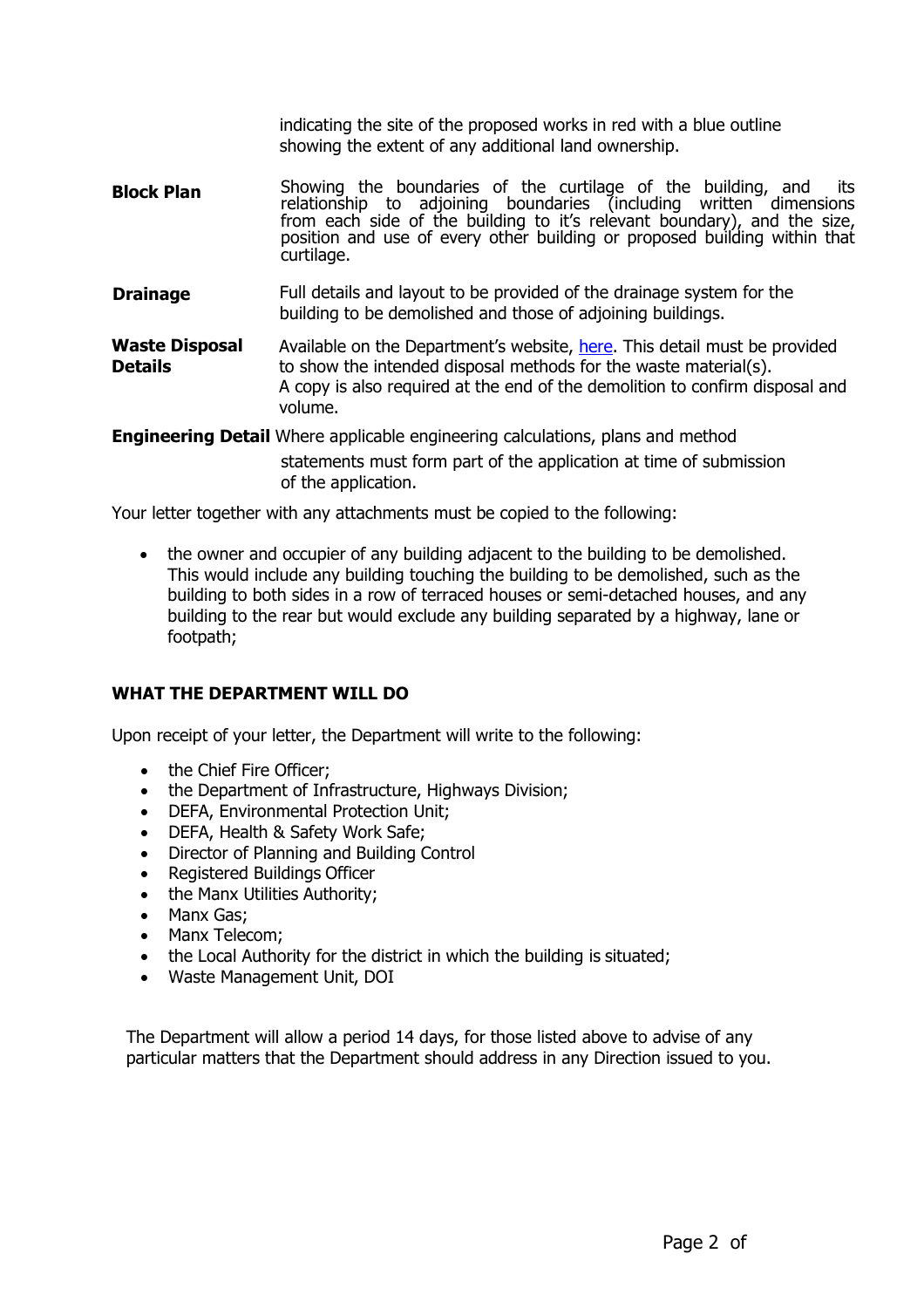Following the consultation exercise the Department will issue to you a written Direction, which will address the following matters:

- the disconnection of services, including gas, water and electricity;
- the disconnection and sealing of any drains and/or sewers at or beyond the site boundary;
- the making good of all ground disturbed by the demolition;
- the erection of hoarding around the site, as appropriate;
- procedures to ensure that the demolition is carried out safely;
- the avoidance of dust or grit emission beyond the boundary of the site;
- the shoring up and weatherproofing of any adjacent building(s);
- the disposal of rubbish and other materials, including burning on site; and
- the condition of the site on completion.

The Direction will be copied to all those previously consulted by the Department together with the owner and the occupier of any adjacent building(s).

#### **APPEALS**

There is provision for an appeal against the terms and conditions of the Direction; these are set out in Section 28 6A and 7 of the Act.

#### **CONTRAVENTIONS**

There are a number of contraventions identified, which may result in a fine of up to £10,000:

- commencing a demolition without first notifying the Department;
- commencing a demolition after notifying the Department but before the six week period for consultation has expire (except where the Department has issued a Direction);
- failure to give the sewage authority 48 hours notice of your intention to disconnect and seal or remove any sewer or drain in or under the building; or
- failure to give the sewage authority 24 hours notice of your intention to makegood the surface of ground disturbed by the disconnection, etc, of any sewer or drain.

#### **GENERAL**

Even if the Department makes no direction in respect of any demolition, the Department or a Local Authority may still take enforcement action in respect of noise, nuisance due to dust and smoke and the final appearance of the site under various enactments.

The processes set out in the Act provide a statutory framework for the consultation necessary to ensure that demolitions are carried out in an appropriate manner. The Department, in writing to all statutory authorities and service providers, ensures that such authorities are forewarned of your intentions; an important initiative in any circumstance where such authorities have not enjoyed any prior consultation/notification.